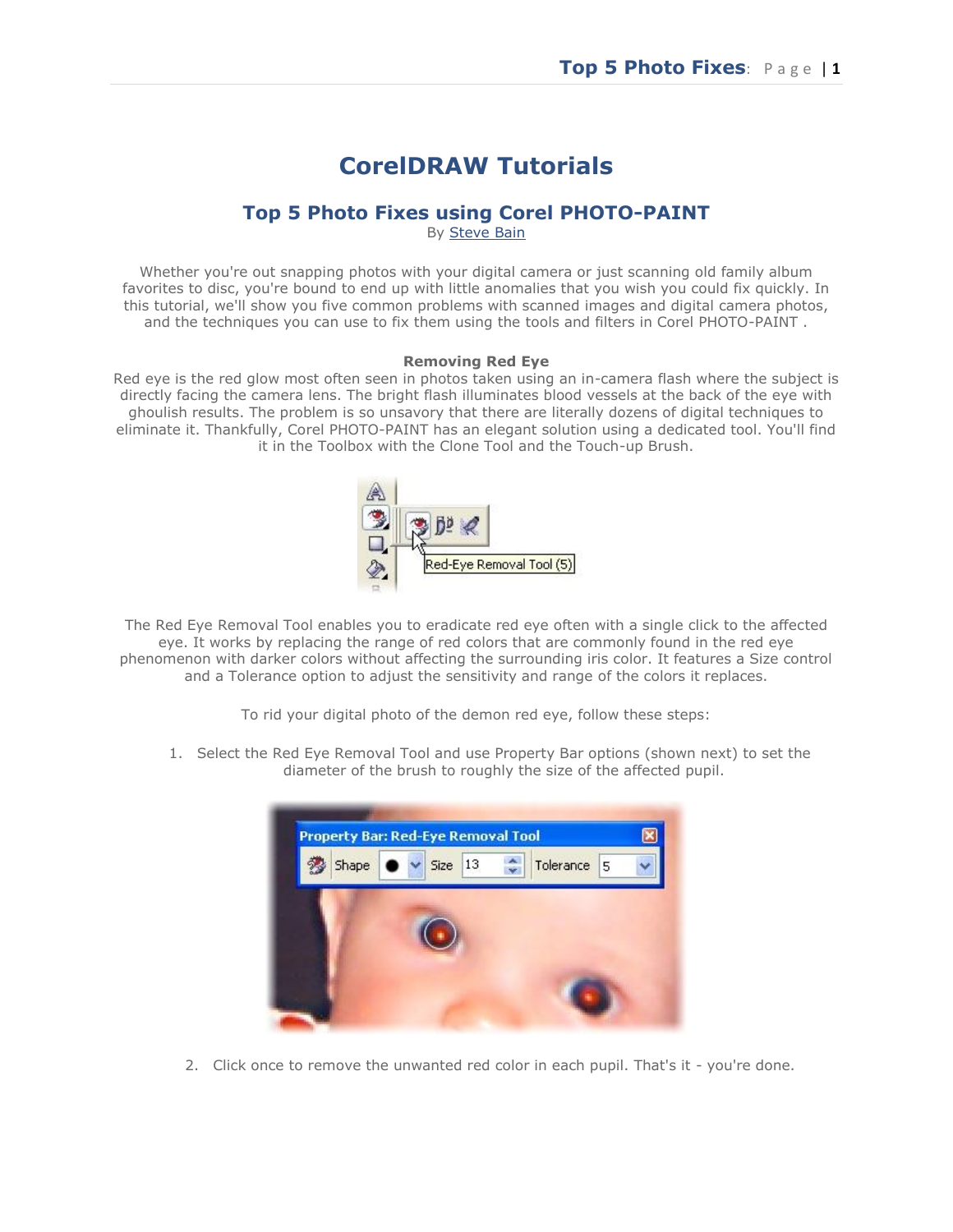In our example photo (shown below), one click using the default settings restored the original eye color.



#### **Scanned Dust and Lint**

Although you likely won't see these in digital photos, you may notice after scanning your photos that they include tiny white or dark colored specks. This may mean that you've inadvertently recorded minuscule particles along with your photos. You can always clean the scanner and re-scan your photos, but you just end up with a less dusty photo. You may be faced with fixing the next most common problem - removing dust and lint.

Dust often appears as tiny dark or white spots on your scanned images, while lint usually shows up as out-of-focus threads or hairs. Because of their size and shape difference, you may need to use different strategies to eliminate dust and lint.

With Corel PHOTO-PAINT, you can choose between two different dust-removal techniques - depending on how widespread your dust problem is. The first method involves using the Dust and Scratch filter, which enables you to automatically eliminate small marks on your photo. To use this filter, choose Image > Correction > Dust and Scratch. As shown below, there are just two options available in the dialog: Threshold and Radius.

| <b>Dust and Scratch</b>     |                                 |
|-----------------------------|---------------------------------|
| ∣□                          |                                 |
| Threshold:<br>$\frac{1}{2}$ | Radius:<br>$\overline{c}$<br>64 |
| Preview<br>Reset            | Cancel<br>Help<br>ОК            |

The Threshold setting changes pixel contrast, which can reduce or eliminate visible dust particles and other tiny marks. The Radius setting enables you to control the number of pixels involved in the smoothing effect that is applied. The default Threshold setting of 64 and Radius setting of 2 will fix most common dust problems. If your dust problem is more serious, you can lower the Threshold and increase the Radius value slightly. Keep in mind that changing the settings will increase the intensity of the effect and could degrade the quality of your photo.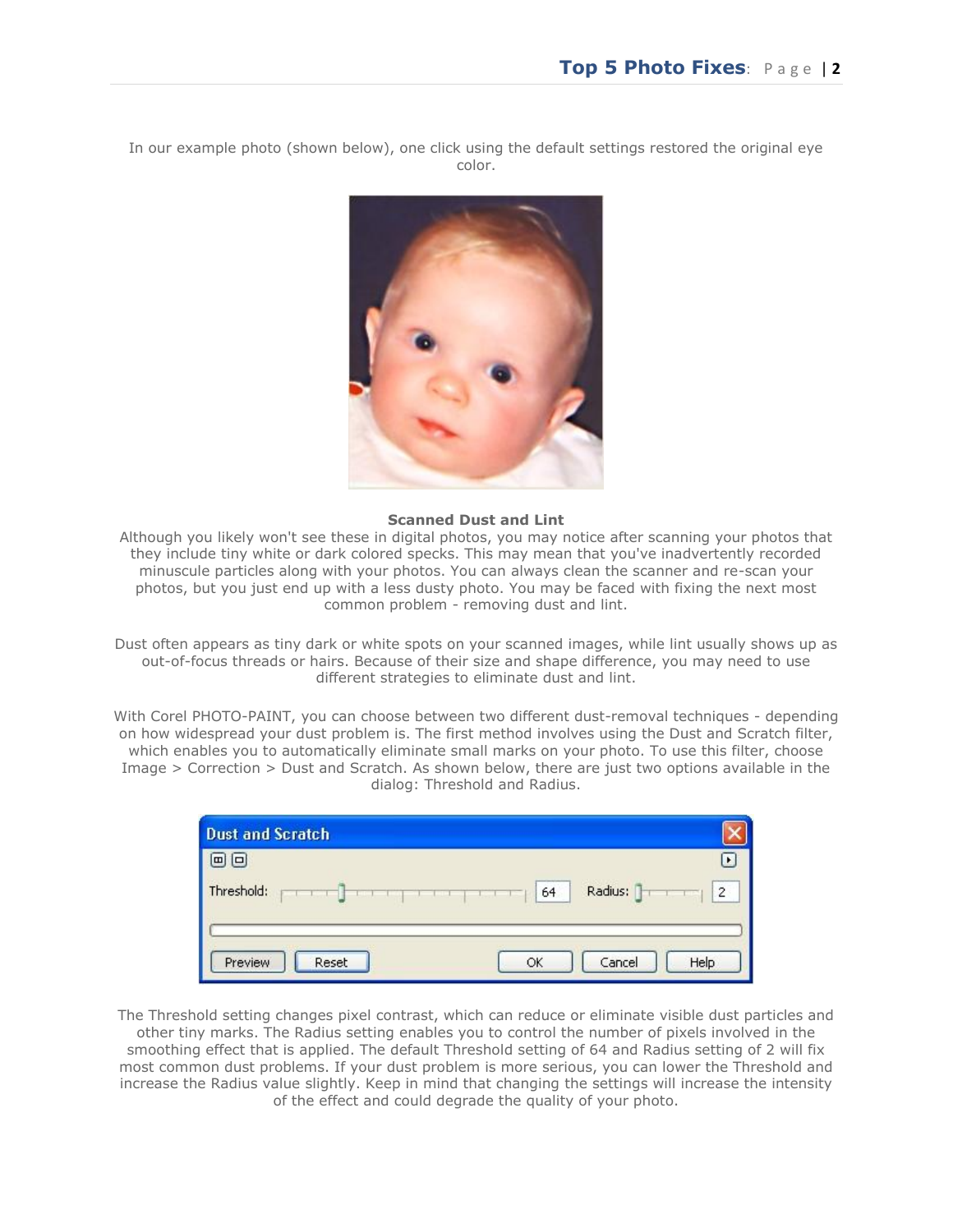Select only what you need to correct using one of Corel PHOTO-PAINT's selection tools. That way, only non-masked areas will be affected. If no selection is made, the entire photo will be affected by the filter settings that you apply.

In our dusty example below, tiny white particles visible on the darker areas were quickly removed using a Threshold setting of 30 and a Radius setting of 2.



As an alternative to the Dust and Scratch filter, you can also use the Touch-up Brush to remove dust. The Touch-up Brush applies smoothing and reduces pixel contrast, which gives you a more interactive and selective way of reducing dust and other marks. You'll find it in the Toolbox grouped with the Red Eye Removal Tool and the Clone Tool (as shown below).



When using the Touch-up Brush Tool on dust, use the Property Bar to adjust your brush for a feathered edge with a Strength setting of Very Low (as shown below). That way you can remove the dust gradually apply the smoothing effect in steps without altering clean areas.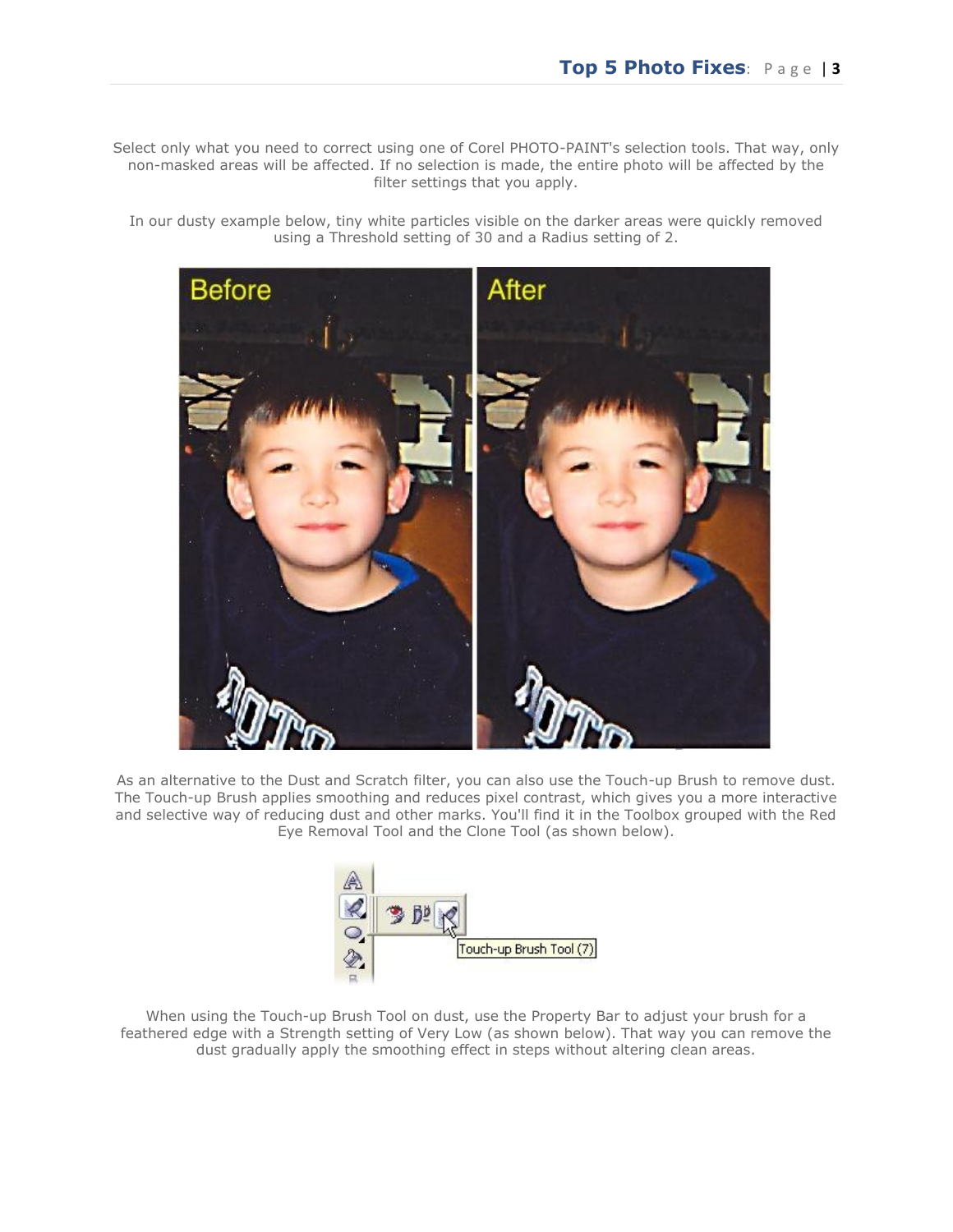

For lint problems or even in instances where your photo has a nasty scratch, the Clone Tool is your best choice. The Clone Tool enables you to copy specific pixels from one area to another interactively by sampling a source area and specifying a target. This tool enables you to copy pixels from surrounding areas over the unwanted particles. In the example below, the lint appearing in this scanned 35 millimeter slide is the perfect candidate.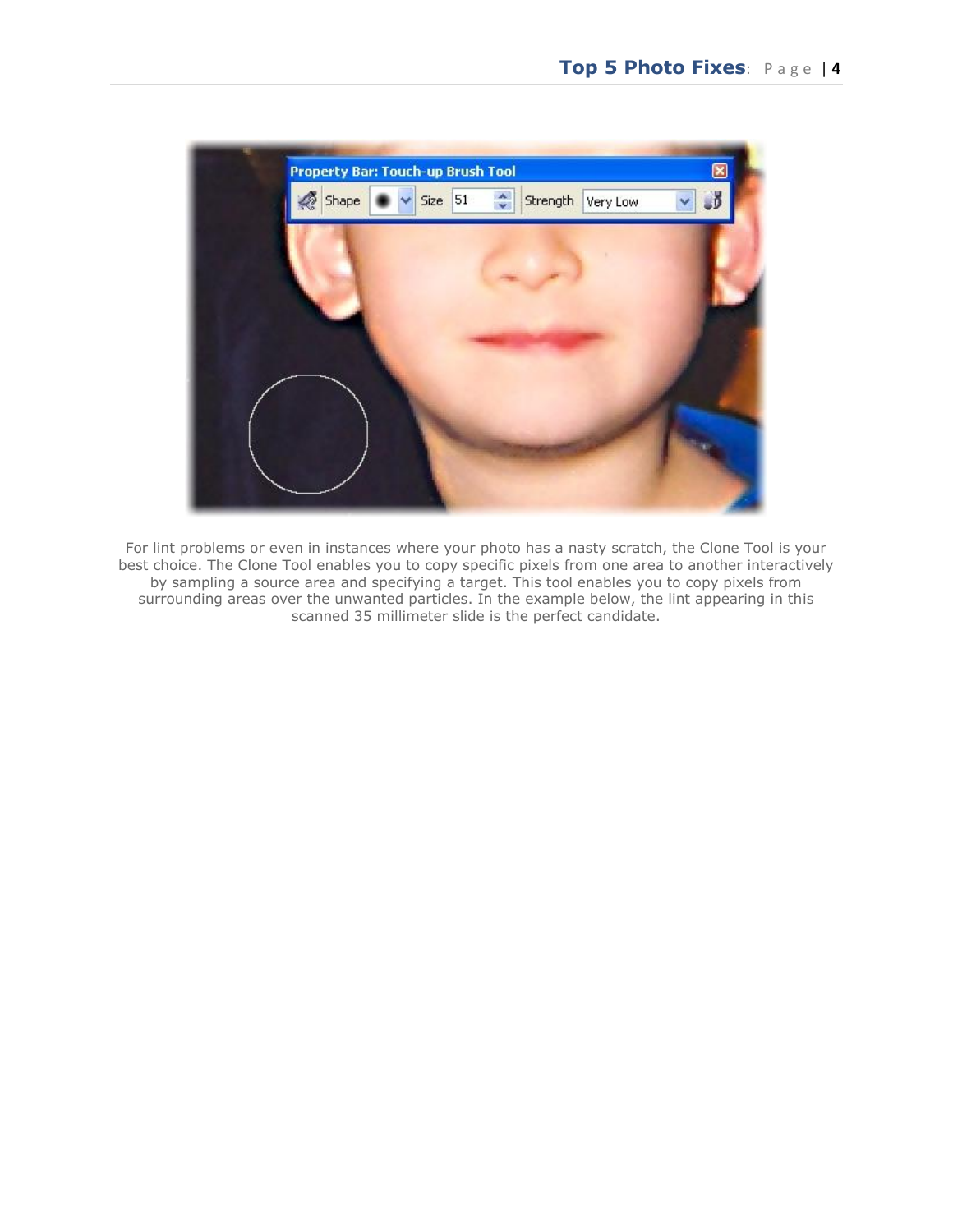

Here's a brief drill on the steps to remove lint from your photos using the Clone Tool and our example as the model:

- 1. First, zoom into the area that you want to work on using the Zoom Tool, and choose the Clone Tool (C) from the Toolbox.
- 2. In the Property Bar, set the Brush Type to Normal Clone and the Nib Shape to any of the first 12 brush styles in the selector (as shown below). This will set the brush to a medium feathered edge. It will also help to set your brush size just slightly larger than the lint particles that you wish to remove.

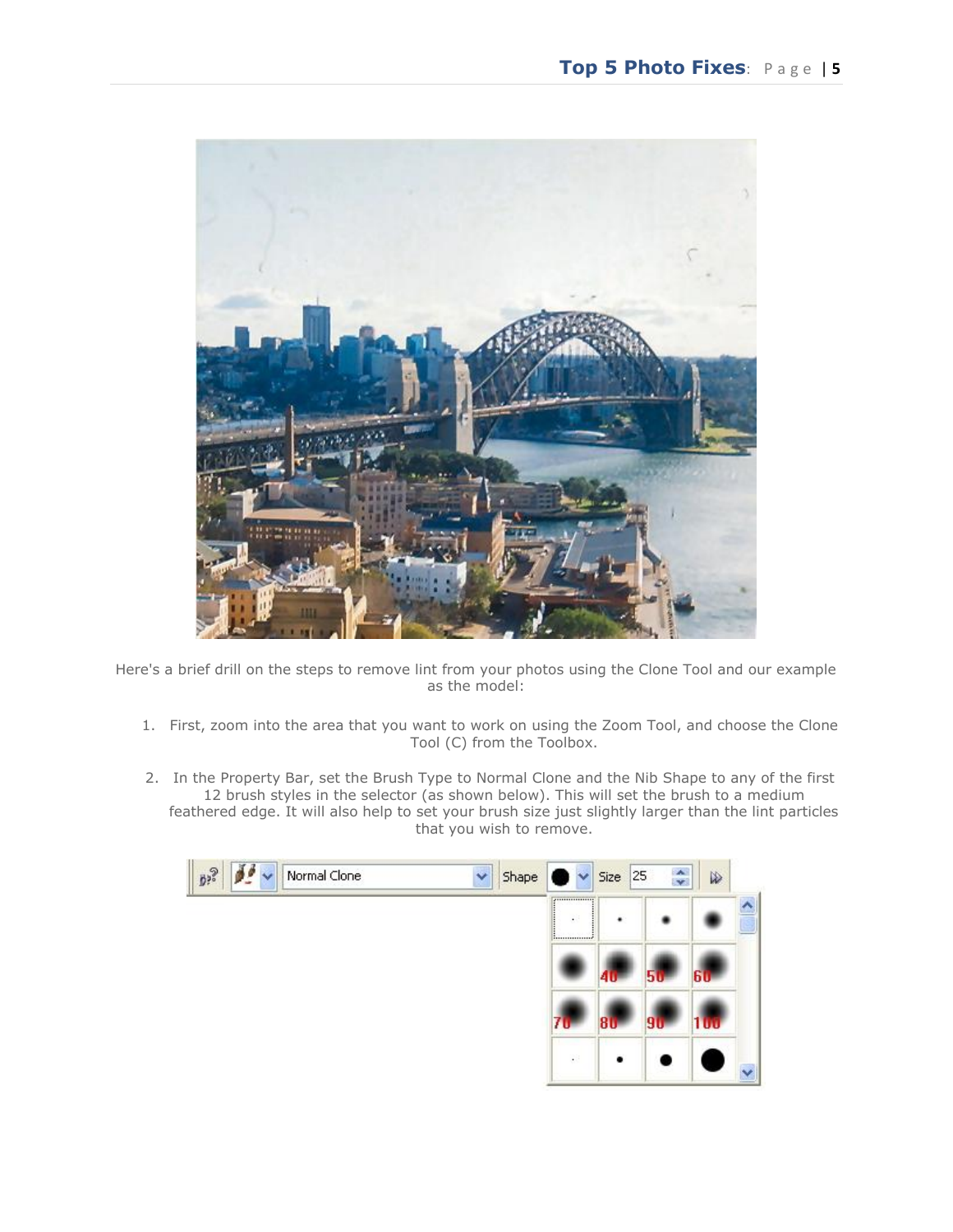- 3. Choose an area that exactly matches the size, color, and tone of the area that the lint particle is covering. More often than not, this will be directly beside where the lint is located - either beside, above, or below it. This will serve as your clone source, meaning the area that you are going to copy over the lint particle.
- 4. Adjust the size of your Clone Tool cursor to match the size of the lint particle that you wish to remove using the Nib Shape option in the Property Bar. The size of your cursor should be slightly larger than the width or height of the lint particle.
- 5. To specify your clone source, hold the Clone Tool cursor over the area and Alt+click or rightclick. At this point the Clone Tool cursor is still active and movable, and a blinking cursor with a cross hair inside it now indicates the initial source area that you clicked (as shown below).



6. Use the movable cursor to drag along the path of the lint particle. Each time you do this, the lint particle pixels are replaced by the area that you specified as your clone source.

After you've experimented with removing lint from different background types, you'll develop a knack for the clone sources that work best. In our example below, lint particles of various lengths, angle and color were removed with barely a noticeable trace, resulting in a much cleaner photo.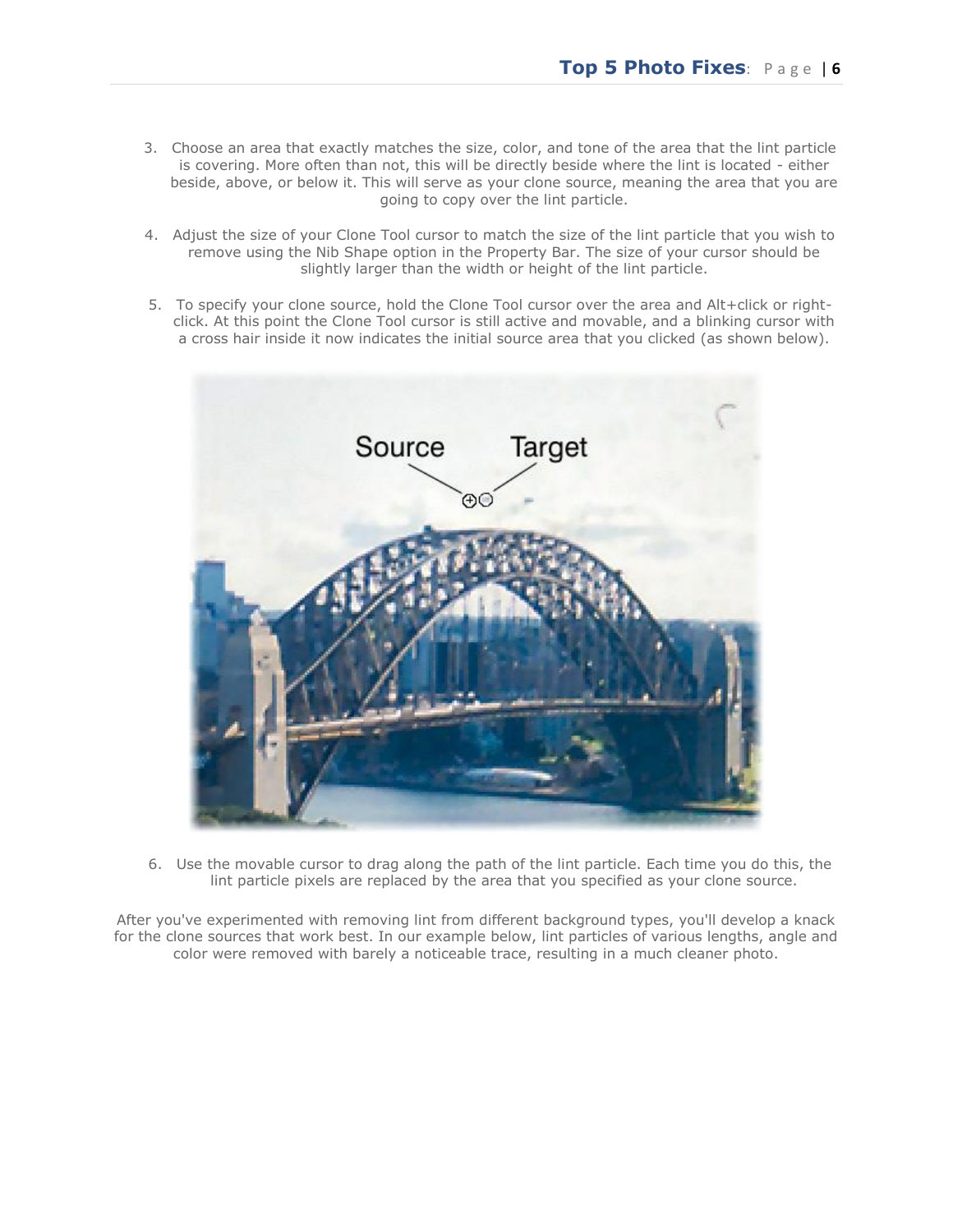

### **Remove Noise and Compression Artifacts**

If your photo appears grainy or blotchy, it may be suffering from noise or over-compression, although each is caused by different phenomena. Noise is most often caused by low light exposures and/or using high-speed film. Over-compression, which results in degraded image quality is most often caused by applying too much compression when saving images in JPEG format. Below are examples of noise and over-compression.



The most efficient way to reduce the appearance of noise is using the Tune Noise filter, accessed by choosing Effects > Noise > Tune Noise. The filter (shown below) is like having access to nine filters in a single dialog. Each noise filter type is represented by a thumbnail image of your photo with the effect applied once. The thumbnails in the top row are for adding noise, while those in the bottom row are strictly for removing noise.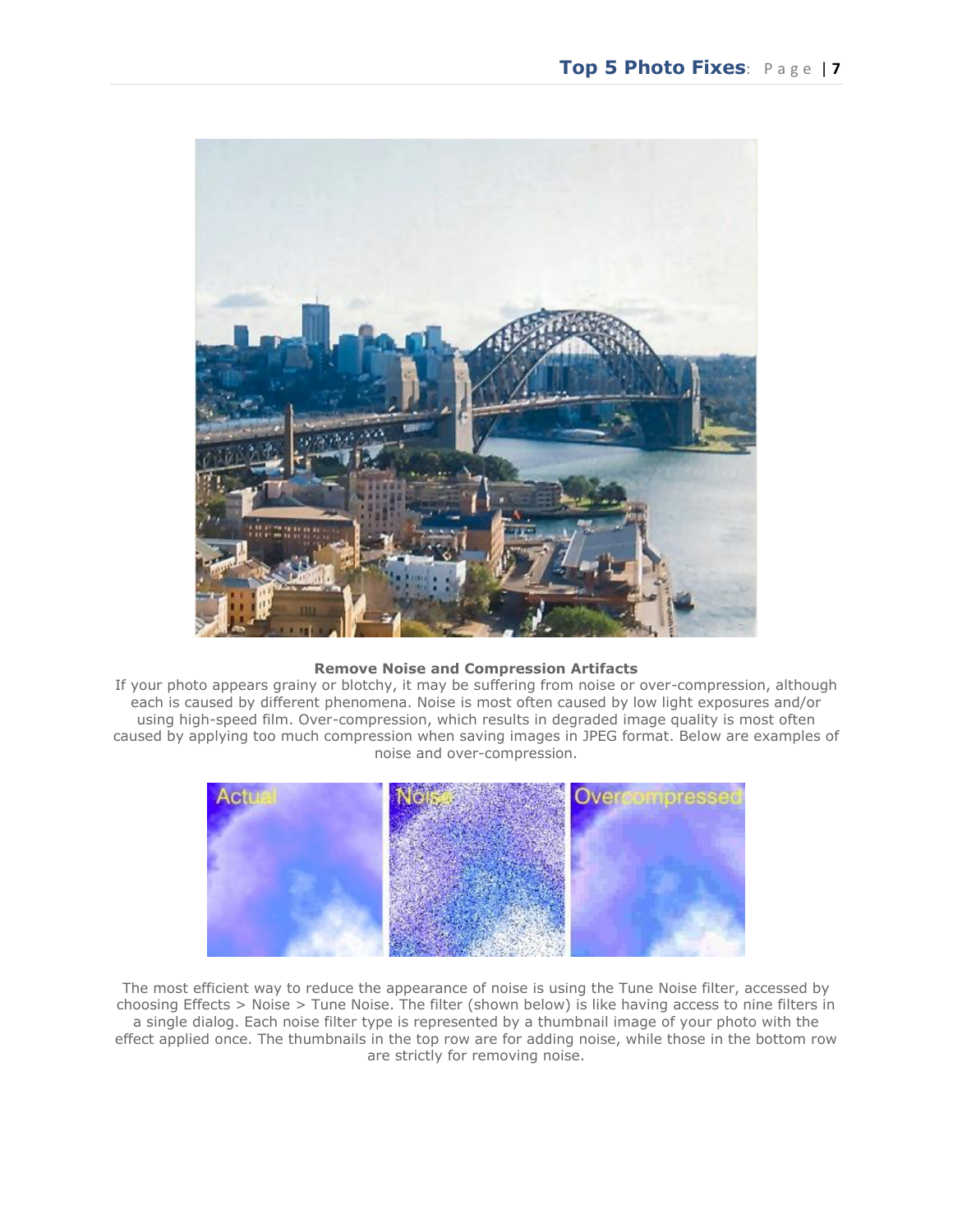

The noise removal filter that you choose will depend on the resolution of your photo and the amount of noise that you want to remove. You can add or remove noise in steps by clicking the corresponding thumbnails. You can also incrementally back out of the effects that you have applied by clicking Undo. The results aren't final until you click OK to close the dialog.

Removing noise blurs your photo, so before applying the filter it may be wise to mask the areas in which you wish to preserve detail. The excessive graininess in the example below was significantly reduced using the Median noise filter. Before the filter was applied, a mask was applied to the central figure.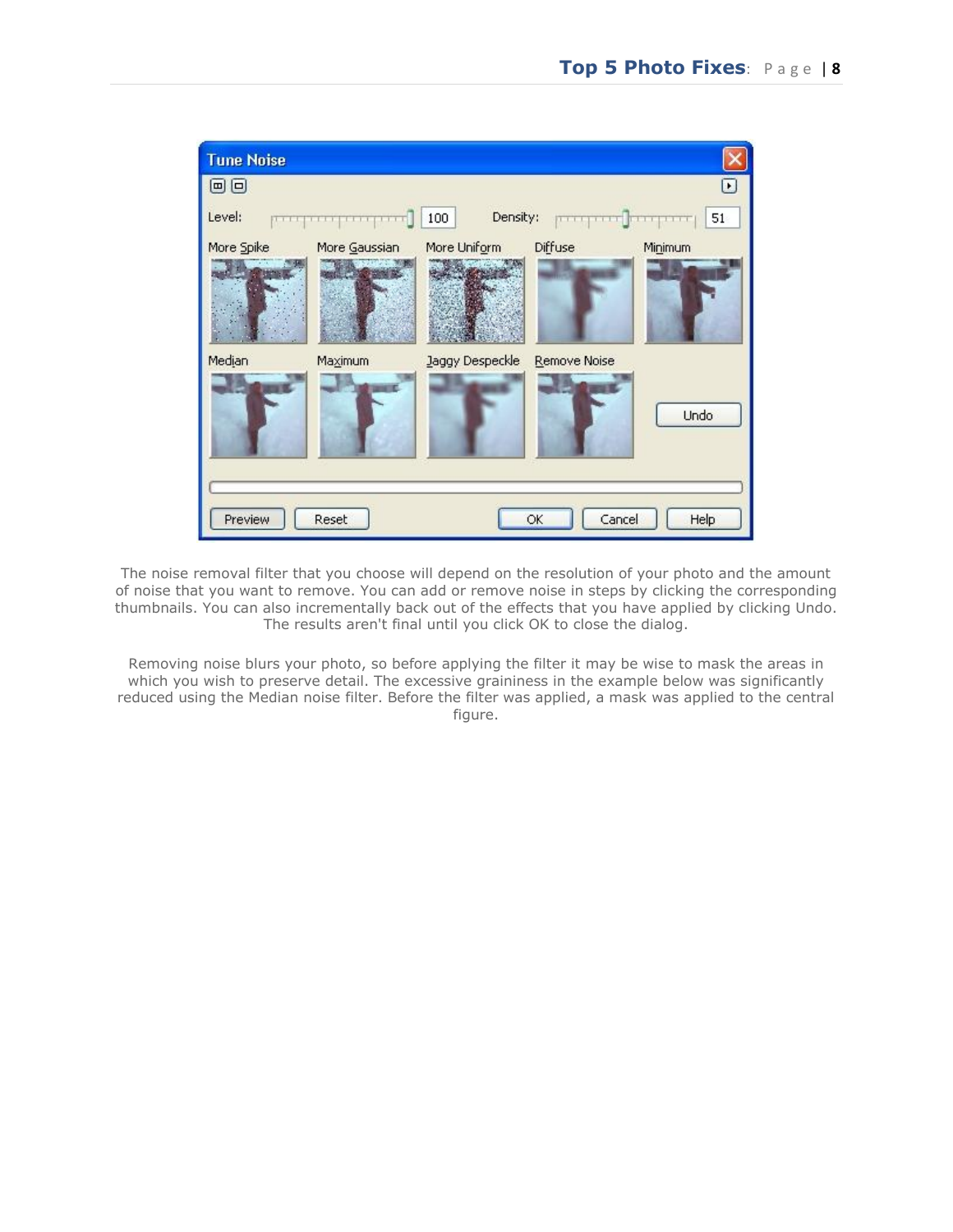

Removing compression marks often requires slightly more aggressive action, depending on the amount of smudginess in the photo. For subtle and/or isolated smudges, I recommend using the Touch-up Brush Tool at a very low setting. But for heavily smudged areas (especially backgrounds) try the Jaggy Despeckle noise removal filter in the Tune Noise dialog. This filter specifically applies a blurring effect to vertical and horizontal edges seen in over-compression and is much more effective at removing artifacts than simply blurring the entire image.

The example below shows how artifacts in our previous extreme compression example were significantly reduced using two clicks of the Jaggy Despeckle noise removal filter with the default settings.



## **Correcting Blurry Pictures**

Having nice, sharp photo elements is probably the most sought-after characteristic in any photo project. If your pictures look fuzzy or out of focus for whatever reason, there are several quick ways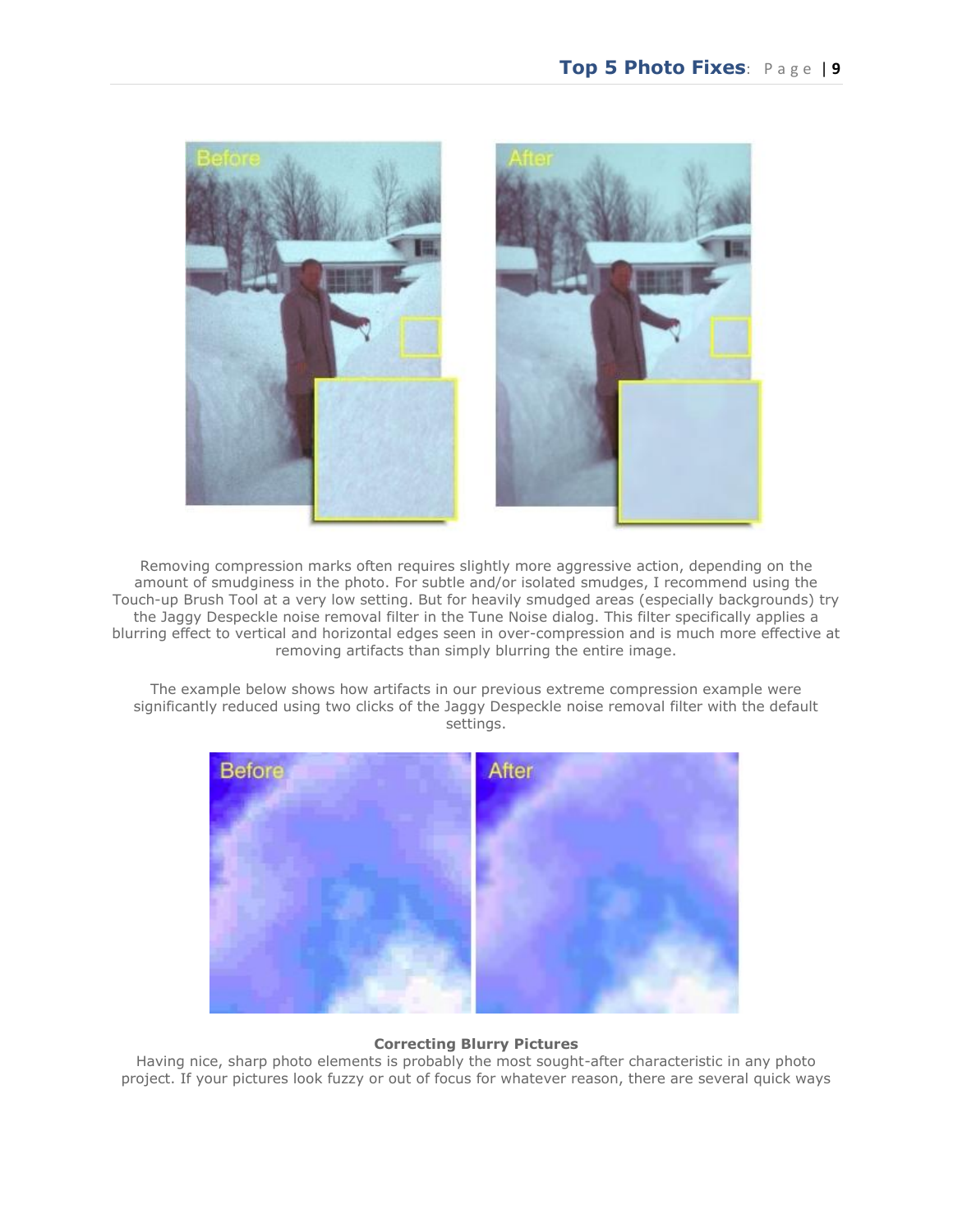you can improve their appearance using Corel PHOTO-PAINT, but Tune Sharpen dialog (shown below) is perhaps your best choice. To open the dialog, choose Image > Correction > Tune Sharpen.



This filter works much like the Tune Noise filter we looked at earlier. It enables you to sharpen your image in four different ways by clicking any of the thumbnails. For overall image sharpening I recommend using the Unsharp Mask. It enables you to apply sharpening incrementally and works by enhancing the edge detail without the widespread image distortion often seen in other filters.

The out-of-focus image shown below was sharpened by clicking the Unsharp Mask thumbnail in the Tune Sharpen dialog three times while the Percentage and Background sliders were both set to 100 percent.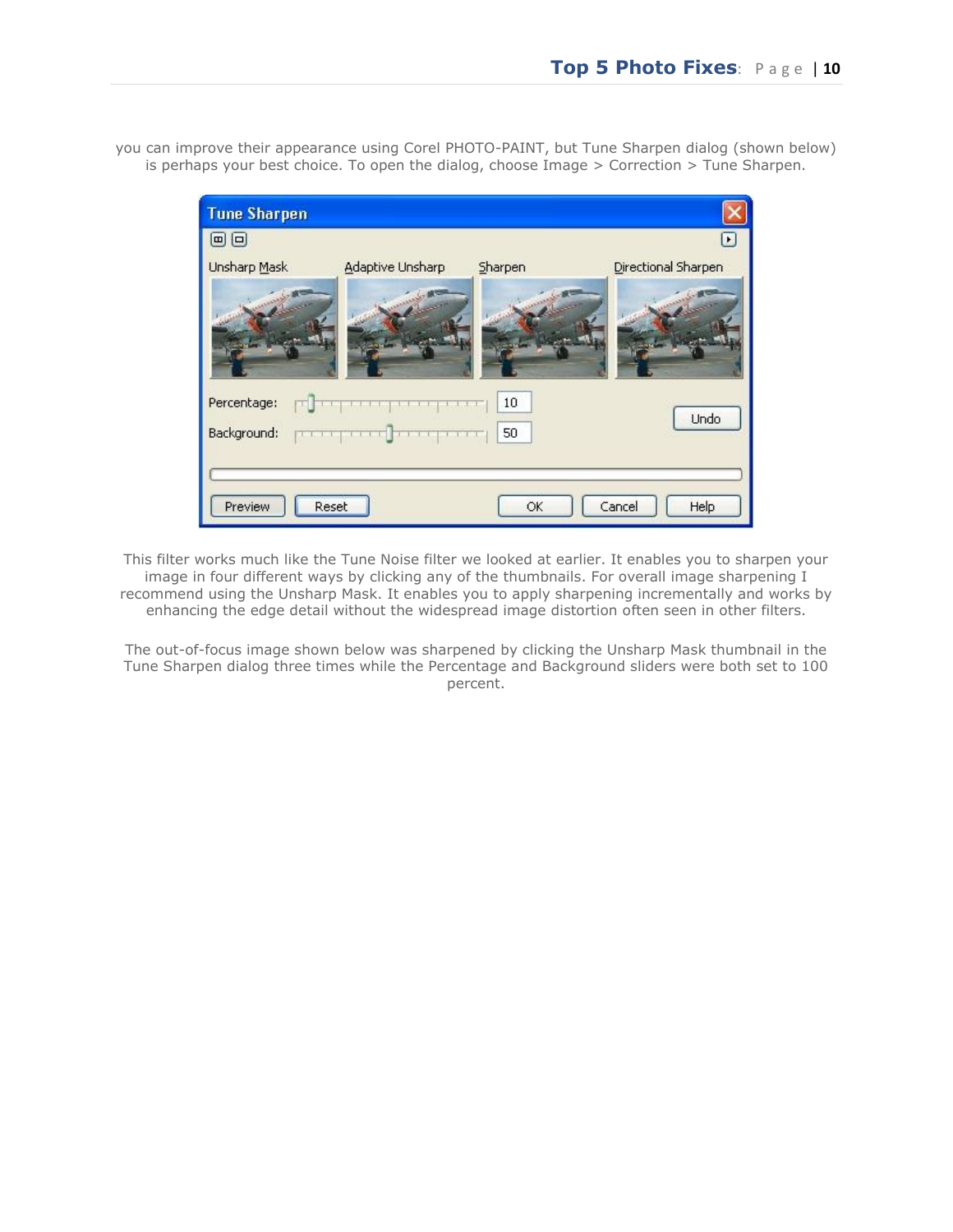

#### **Fixing Perspective Distortions**

Everything you see with your eyes features a distortion effect caused by your perspective. Simple perspective distortion causes distant objects to appear smaller than the ones closer to you. Your brain can compensate for what your eyes see, but unfortunately most cameras don't. This means photos of tall buildings or other large objects will include perspective distortion.

Fortunately, you can correct this effect using options in the Perspective filter dialog. In the example photo below, the buildings appear slanted inwards due to a vertical perspective distortion. Using the Perspective filter, we can make the buildings appear straight again. You can follow these generic steps to correct the perspective distortion in virtually any digital photo.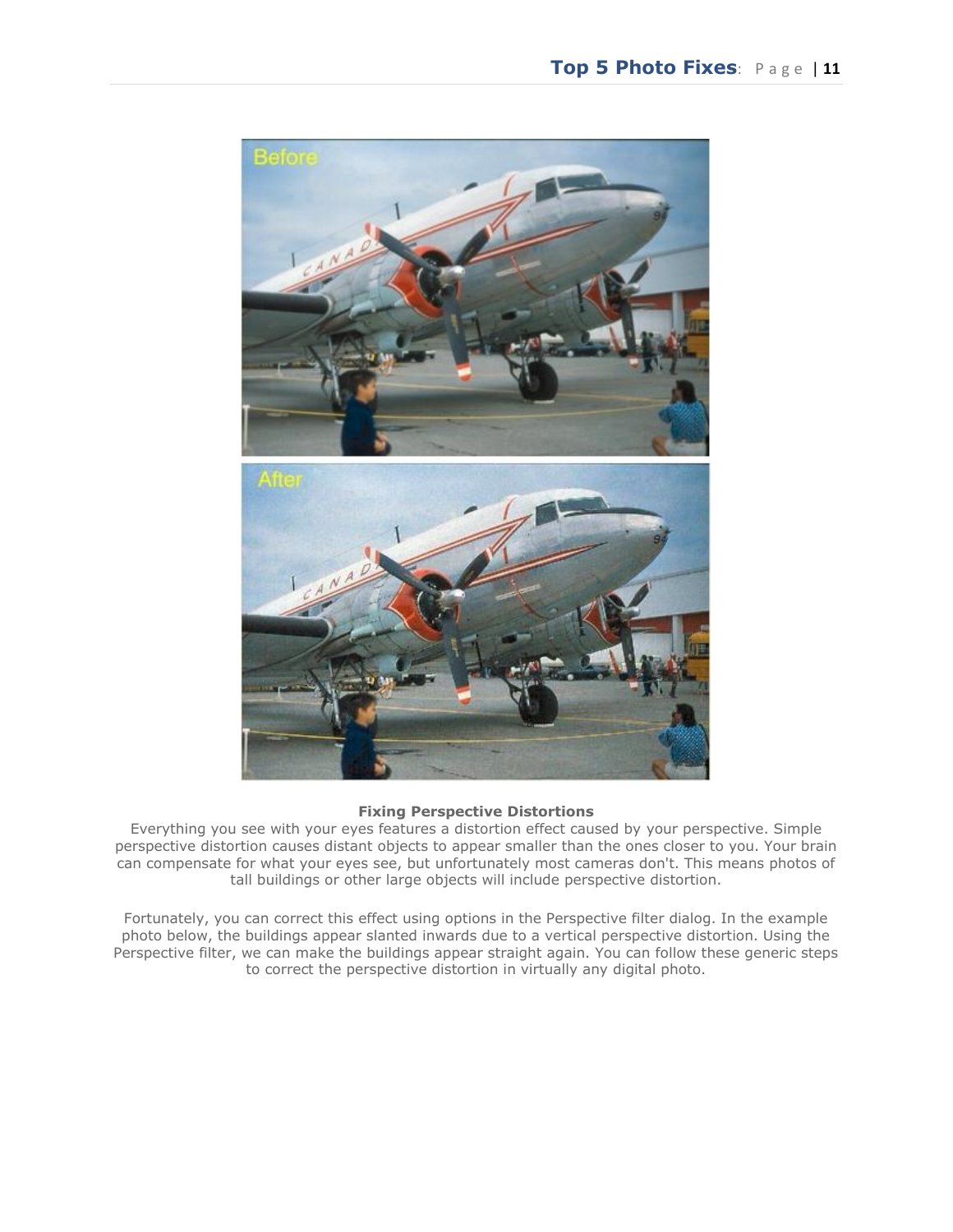

1. Open your distorted photo in Corel PHOTO-PAINT and choose View > Rulers (Ctrl+Shift+R). If you're correcting for vertical distortion, drag a guideline from the vertical ruler onto your image and place it close to the edge of slanted building or object (as shown below). This will serve as reference while correcting the distortion.



- 2. If your photo's perspective is distorted horizontally, you can drag a guideline from the horizontal ruler and align it close to a horizontal element in your photo.
- 3. Open the Perspective filter dialog by choosing Effects > 3D Effects > Perspective. Click to No Pane preview, and be sure the Preview button is toggled on. This will enable you to preview the distortion you onscreen. For your options, choose Perspective and Best Fit (as shown below).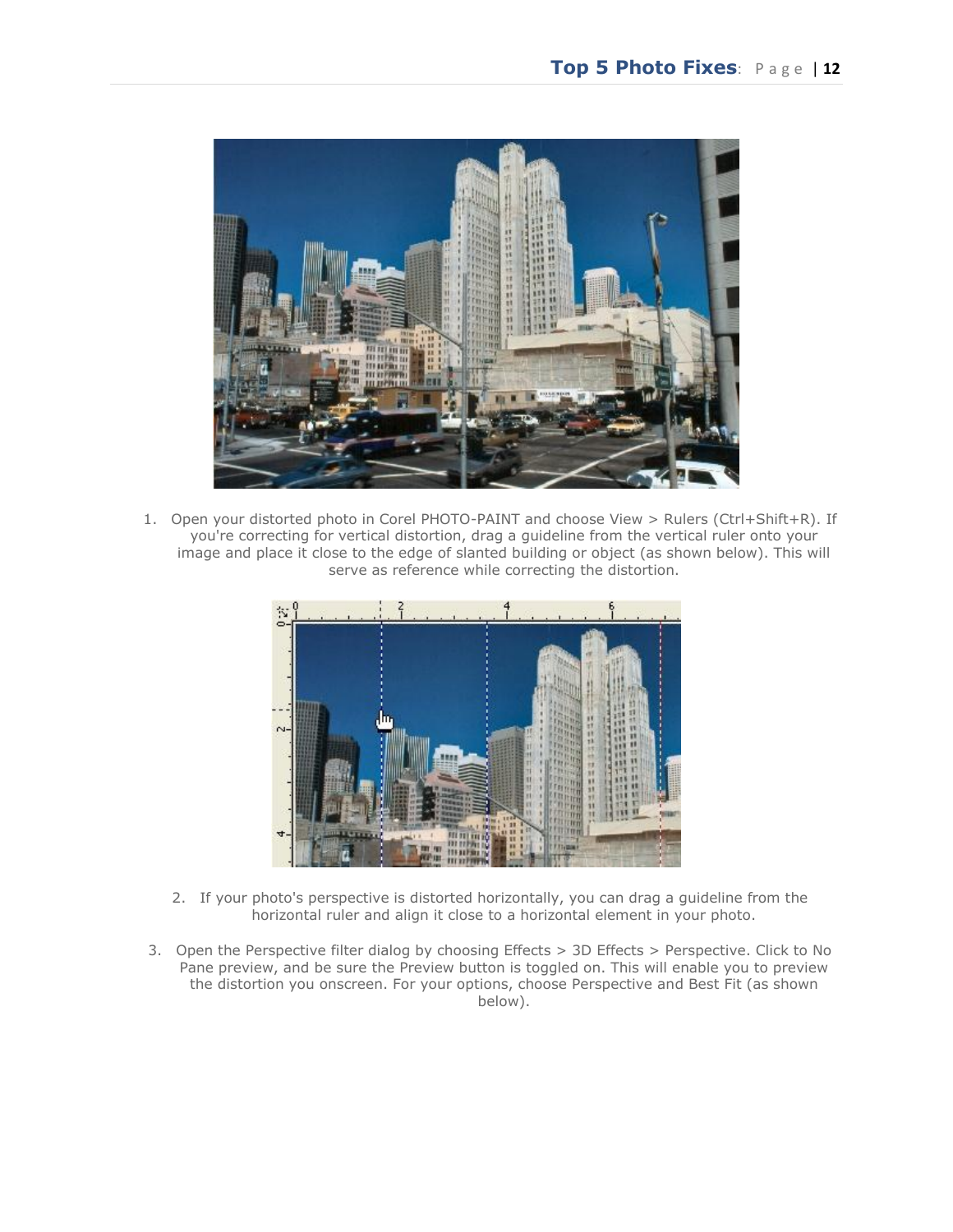| <b>Perspective</b> |                                  |                      |
|--------------------|----------------------------------|----------------------|
| 回回                 |                                  | ٠                    |
|                    | Type<br>⊙ Perspective<br>○ Shear | ■ Best fit           |
| Preview            | Reset                            | Cancel<br>Help<br>OK |

4. In the mapping window, you'll see a dotted line with four corners which represents the boundaries of your photo. To correct your photo's vertical distortion, drag the upper-right corner to the right slightly (as shown below) and watch how your photo preview is affected. Use your vertical guideline as reference and continue dragging the corner marker until the vertical edges in your photo are parallel with it.



5. If you need to correct the horizontal perspective of your photo, perform the same operation but this time drag the lower-left and/or lower-right corner markers in the mapping window upward or downward one at a time (as shown below). Use your horizontal guideline as reference by aligning your photo's horizon to be parallel with it.



- 6. As you correct the distortion, the pixels in your image will be mapped to the new shape in the mapping window. Before clicking OK to close the dialog and apply the changes, be sure the proportions in your images appear realistic and make adjustments in the mapping window to compensate.
	- 7. Since you're essentially distorting the entire photo in order to correct objects within it, the final result will be a non-rectangular photo. This means your photo will most likely have gaps around it where the canvas color shows through. To crop the image to a rectangular shape once again, use the Rectangle Mask Tool to define new boundaries for your image and choose Image > Crop > Crop to Mask.

In our example image below, the vertical edges of the building were straightened and much of the distortion was removed using the Perspective filter, and the final image was cropped to a rectangular shape.